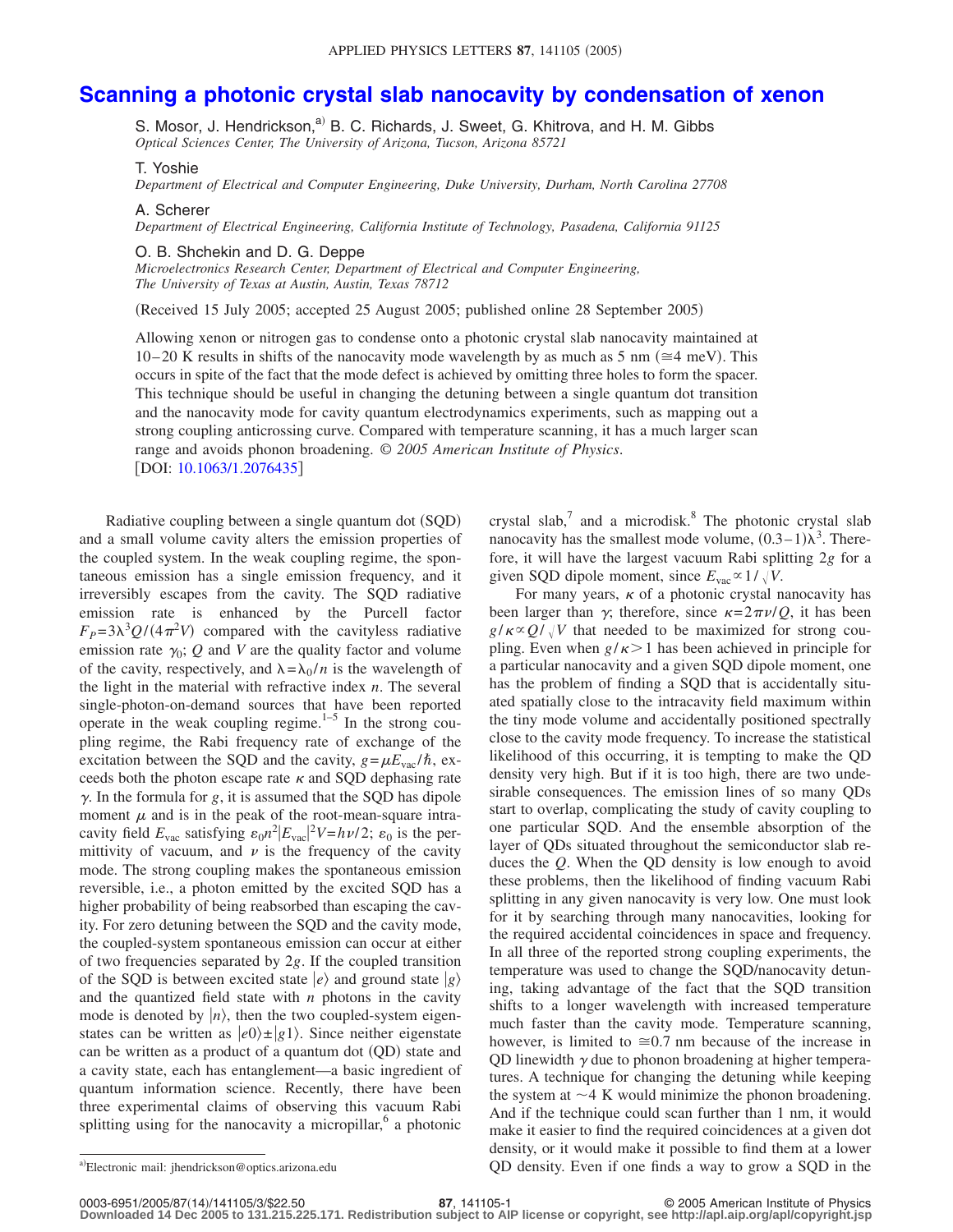

FIG. 1. A schematic of the photonic crystal slab nanocavity.

center of a photonic crystal nanocavity or to fabricate a photonic crystal nanocavity around a spatially isolated SQD, for the foreseeable future it will still be a challenge to make the SQD transition frequency coincide with the cavity frequency, i.e., scanning will still be essential. Here, we report on a 4 nm scan range achieved by condensing Xe gas onto a photonic crystal slab nanocavity held at 20 K.

Figure 1 is a schematic of our photonic crystal slab nanocavity. Vertical optical confinement is by total internal reflection at both the top and bottom semiconductor/air interfaces. The stopband of the two-dimensional photonic crystal provides in-plane "mirrors." The cavity mode is created by omitting three holes to open up a defect state within the stopband. The shifting out of the "spacer" end holes greatly increases the  $Q^{7,9}$ . The distribution of the intracavity field shows that the field is still appreciable at the edges of the holes around the spacer and at the semiconductor/air interfaces where the Xe can condense.<sup>7</sup> This explains why a large shift is observed even though there are no holes in the center of the spacer in which Xe can condense. Much larger shifts would be obtained using a nanocavity with the defect introduced by reducing the diameter of one hole.<sup>10</sup> But for strong coupling applications, the larger spacer and larger *Q* of the present design are essential, and the 5 nm scan range is still large enough to be very useful.

The shift experiments are performed as follows. The wavelength of a cavity mode is observed by detecting photoluminescence (PL) from a single layer of QDs with a density of 300–400  $\mu$ m<sup>2</sup>, grown by molecular beam epitaxy in the center of the  $\sim$ 270 nm GaAs slab. A nanocavity was selected that has a mode around 1237 nm, on the longwavelength edge of the QD ensemble PL; this avoids the reduction of *Q* by the ensemble QD absorption. The QDs are optically pumped nonresonantly by focusing the output of a continuous-wave titanium–sapphire laser onto the nanocavity with a spot diameter of about 2  $\mu$ m, using a reflective microscope objective with numerical aperture 0.5. When the pump power exceeds roughly 100  $\mu$ W, the uncoupled and very weakly coupled QDs with radiative lifetimes of 1–2 ns are almost all saturated. More strongly coupled QDs within the cavity peak are then able to emit many more photons per unit time, making the cavity peak stand out clearly.<sup>7,11</sup> The PL is collected by the same objective in reflection geometry, dispersed in wavelength by a spectrometer, and detected by an InGaAs linear array. The sample is mounted in a Cryovac (Germany) Konti-Mikro cryostat with temperature control from 325 to 3.5 K, by adjusting the He flow and/or the internal heater. The sample can be moved horizontally and vertically by a computer-controlled internal nanopositioner;



FIG. 2. The shift of cavity peak (a) and the value of the cavity quality factor  $Q$  (b) as a function of the Xe condensation cycle  $(0.5$  Torr of Xe was introduced each cycle in a 0.75 liter volume; the temperature was 20 K). (c) Same as (a) for  $N_2(60$  Torr per cycle; 10 K). The condensation time was approximately 1 min, and the continuous-wave excitation was at 740 nm.

this is critical for the stability of our measurements and for the ability to re-find a specific nanocavity.

The Xe gas (99.999% pure) is admitted from a highpressure  $(\sim 5000 \text{ kPa})$  tank, through a regulator that reduces the pressure to  $\sim$ 30 kPa and an ultrahigh-vacuum valve, into a vacuum chamber with a volume of  $\sim 0.75$  liter. Both the admission line (including the regulator) and the vacuum chamber are initially evacuated to a pressure of  $\sim$ 2 $\times$ 10<sup>-6</sup> Torr, to reduce the presence of impurities (air and water vapor). Another valve isolates the vacuum chamber from the cryostat where the sample is kept at low temperature. Once the desired pressure (measured with a convection gauge) of pure Xe gas is achieved in the vacuum chamber, the Xe flow is stopped. The Xe gas accumulated in the vacuum chamber is then allowed into the cryostat. The sample and all other sufficiently cold surfaces act as a very efficient adsorption pump, condensing the Xe gas. The shift of the cavity peak is essentially simultaneous with the Xe gas condensation, and it can be monitored live. After the initial pressure is recovered, the cycle is repeated.

For our particular system, there is a very narrow Xe pressure range that can be used. For a pressure below about 0.45 Torr, there is no shift even if the cycle is repeated many times. If the pressure is much above 0.5 Torr, the  $\sim$ 4 nm scan limit is reached in one or a few cycles. However, in the last case, the quality factor *Q* of the cavity is degraded, so very fast scanning has no practical value.

Some results from scanning experiments are shown in Fig. 2. The laser pump power was adjusted to 1.5  $\mu$ W, to minimize laser-induced heating, and the temperature was held at 20 K. For Xe, initially the cavity peak shifts quasilinearly with the amount of gas introduced, then the shift starts to saturate; see Fig.  $2(a)$ .  $Q$ , the quality factor of the cavity, starts with a value of  $\sim$  12 000 and does not drop below 11 500, as shown in Fig. 2(b). The behavior of  $Q$ depends upon the particular nanocavity: Another one was scanned almost 5 nm, with the *Q* remaining constant at 13 000 for the first 3 nm before dropping slowly to 6000.

**Downloaded 14 Dec 2005 to 131.215.225.171. Redistribution subject to AIP license or copyright, see http://apl.aip.org/apl/copyright.jsp**